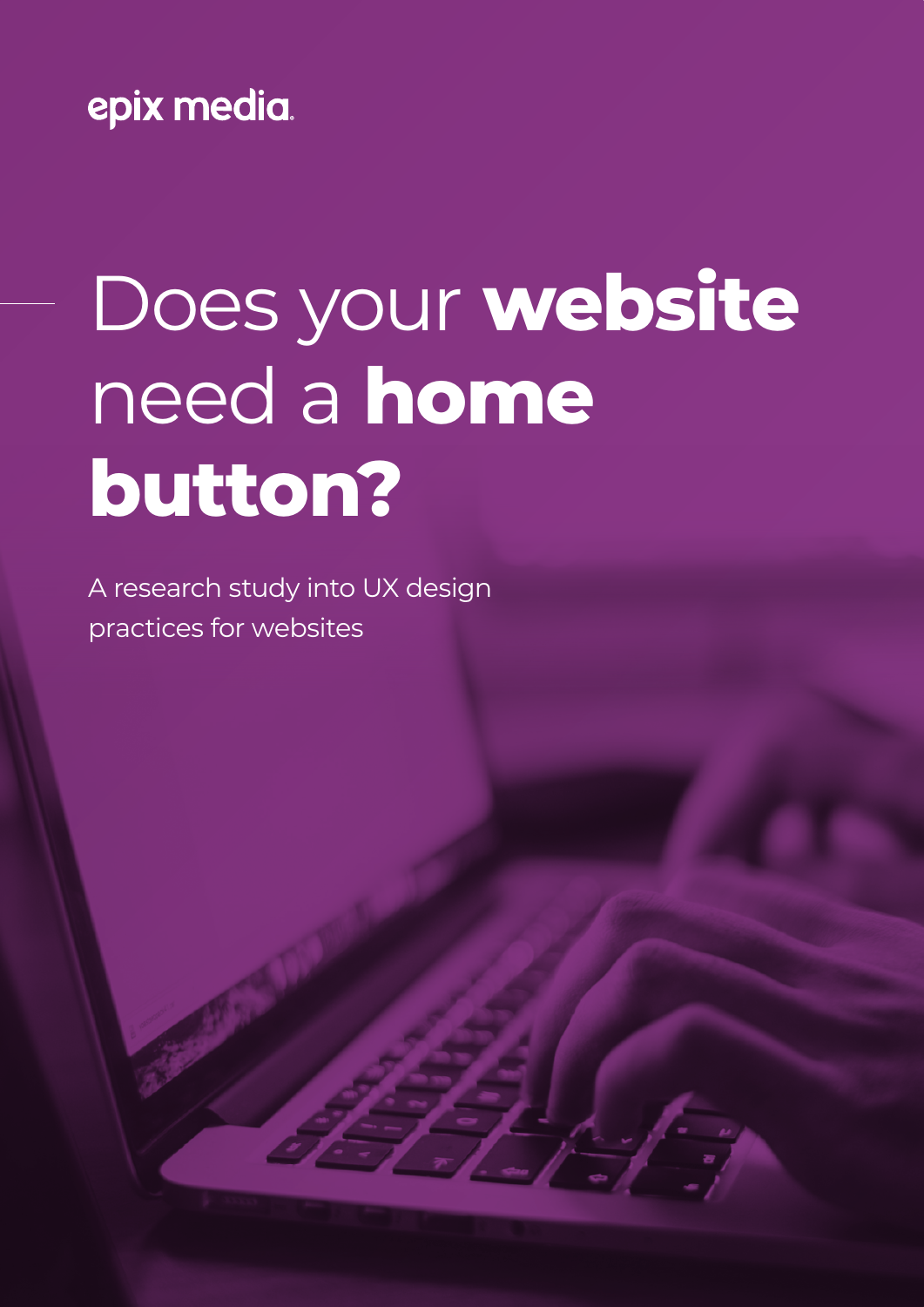#### Summary

**Easy navigation of a website can improve conversion rates and create a positive experience for users. After a logo, the main navigation menu is the second most viewed element on a website.**

These factors make deciding which links feature on a main navigation menu, a hotly contested debate both in businesses and the UX Design field.

One such debate is whether websites need to have a home link in their main menu. Removal of this link increases space on the main navigation to give priority to more valued links and pages.

Our research highlights that 95% of users

know that clicking on a logo will return them to the homepage of a website.

But does this figure mean it is ok to remove the home link on a main menu? Not necessarily.

Because whilst 95% of users know clicking on a logo will return them to the homepage of a website, only 58% actually use the logo to complete this action.

**Why is this?** We decided to find out.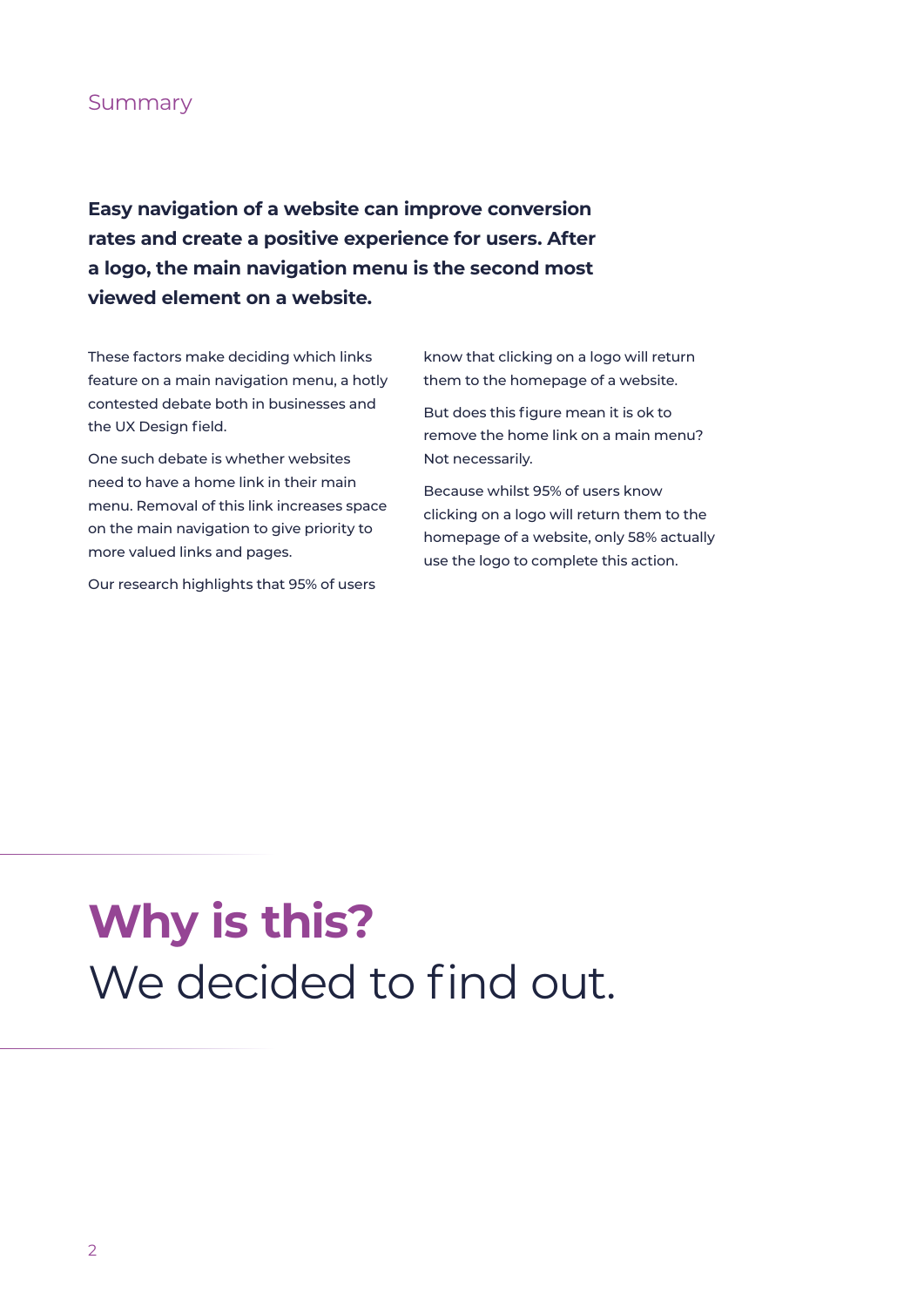#### **What is the purpose of a homepage?**

#### **To begin, let's define what a homepage is.**

A website homepage could be thought of as the primary hub, a means to find other content on a website. Traditionally it was the page in which you welcomed visitors onto your website.

This is not necessarily true anymore.

Previously, a homepage would have been the first page a website visitor would land on. But, as a result of modern search engines, this does not always happen. Instead, visitors are increasingly likely to find themselves entering via an alternative

page that is more relevant to their initial search enquiry.

As a result, the purpose of a homepage has evolved. No longer can it be seen as just a welcome or entry point to a website.

Modern homepages now act more as an orientation tool. In other words, a homepage is used to understand the best route to take to get to a specific piece of information, rather than purely as the first port of call.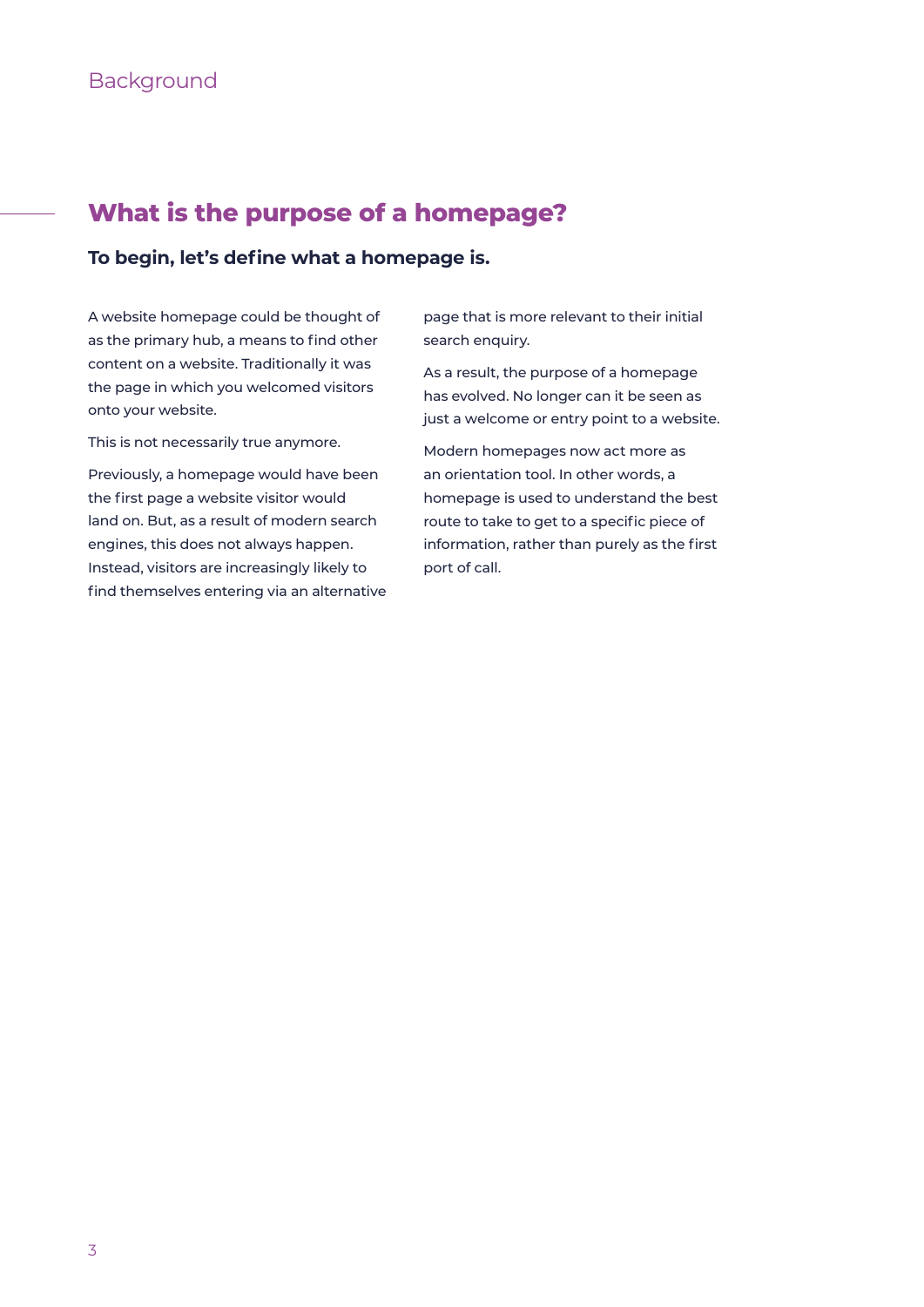#### **Background**

#### **Why we did this research**

**User Experience (UX) design is implemented on every website produced at Epix Media. This means for every website we create, the way users interact and engage is considered deeply, so we can offer them a pleasant and positive experience. This in turn increases conversions.**

In many cases, the UX considerations taken into account, debated and utilised, are based on research, studies and findings.

For example, when it comes to navigation tools, we follow the principles set forth by the Nielsen Norman Group. For homepage links, these principles state:

- **• Logos need to be clickable and return a user to the homepage**
- **• If 'home' is featured on the main menu, it must be positioned first**
- **• If 'home' is not featured on the main menu, it must be featured on a breadcrumb**
- **• When a breadcrumb is used, it must not be visible on the homepage**
- **• A breadcrumb should not feature a link to the homepage if 'home' features in the main menu**

*Note: A breadcrumb is a design and navigation feature used on inner pages of a website. Typically located above the main content but below the main menu. It lays out the backwards path of the page heirarchy to help orientate the user.*

At Epix Media, many of our websites utilise breadcrumbs. This is because they help users understand where they are on the website, but it also provides a means to get back to previous section.

As a consequence of this, we typically do not have 'home' in the main menu.

An additional reason for not featuring 'home' in the main menu is that it reduces the number of items in that menu. Based

on Miller's Law (read more about that here), we want to keep the maximum number of items on a main menu to 7 links. Being able to remove the 'home' link therefore opens up the possibility to include a more valuable page in the main menu.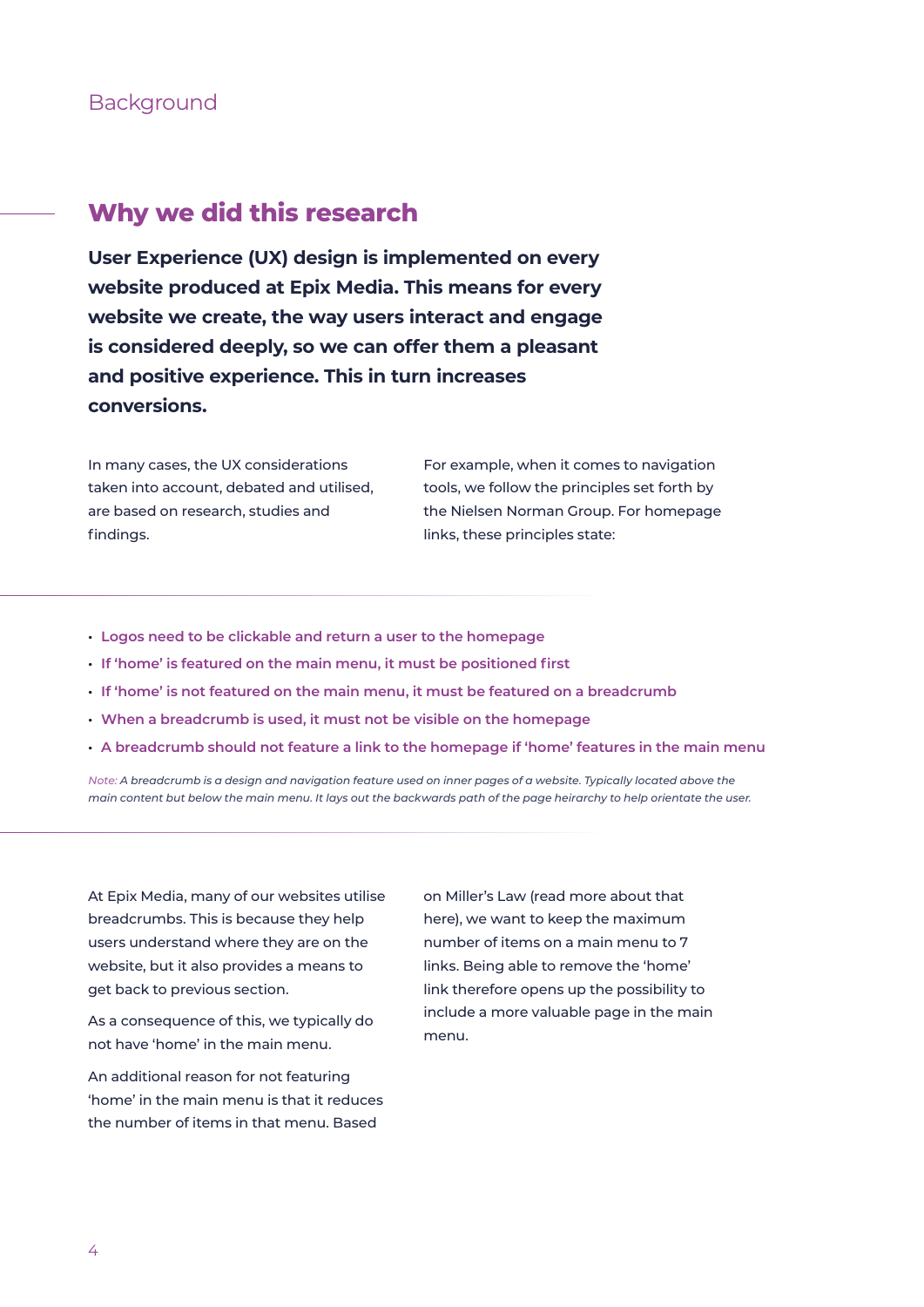#### **The debate**

**Despite the principles set forth by the Nielsen Norman Group, there is a debate within the UX community about whether main navigation menus need to contain a home link regardless.**

The main argument behind this is that, whilst most users are aware that the logo acts as a link to the homepage, there is a minority that do not know this.

This is a fair argument. It may be the case that not every web user is aware that a logo acts as a homepage link, and with UX philosophy in mind – the intention to improve the user experience on a website – you could say that this is enough of an argument to make sure it is included in the main menu.

However, this argument also overinflates the importance of a home page.

As mentioned previously, the homepage has evolved. No longer is it the vital landing page it once was in the early web. Instead, it serves as an orientation and navigation tool.

And metrics back this up. Homepages regularly get a low average 'time on page' compared to a website's total average 'time on site'. In some cases, this can be as low as 30%.

This then begs the question, why should valuable space be taken up to include the word 'home' on the main menu if;

- **• The majority of users who know the logo links to the homepage outweighs those that don't, and;**
- **• The homepage's value and importance to the user is low**

This piece of research therefore aims to understand how important including a homepage link in the main menu navigation is, and allows us to ask ourselves - are we missing a trick by not including it as standard?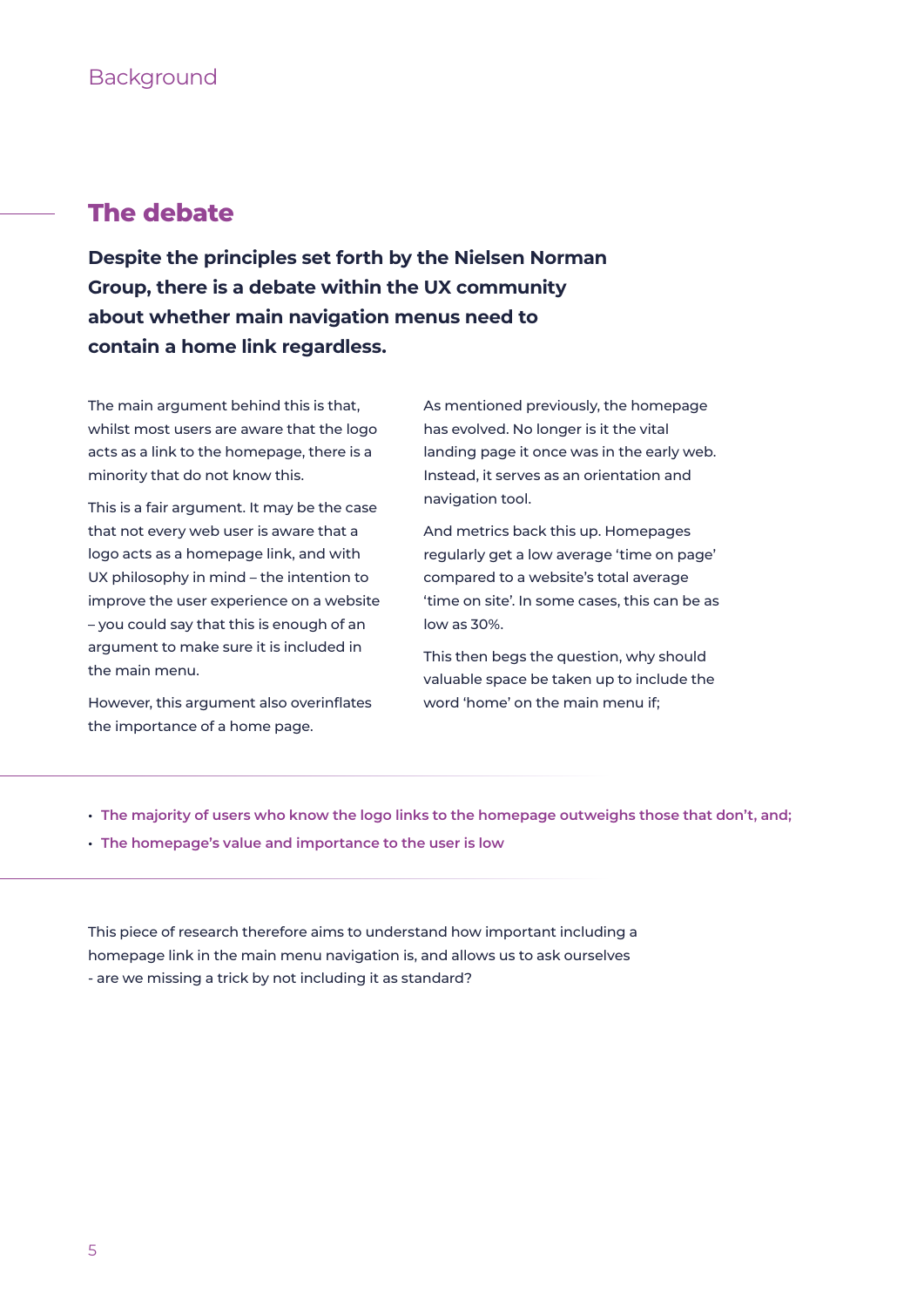#### **Our hypothesis**

**We approached this piece of research with the hypothesis that a homepage link on a main navigation is not a valuable design feature for users, providing there are alternative means to reach that page.**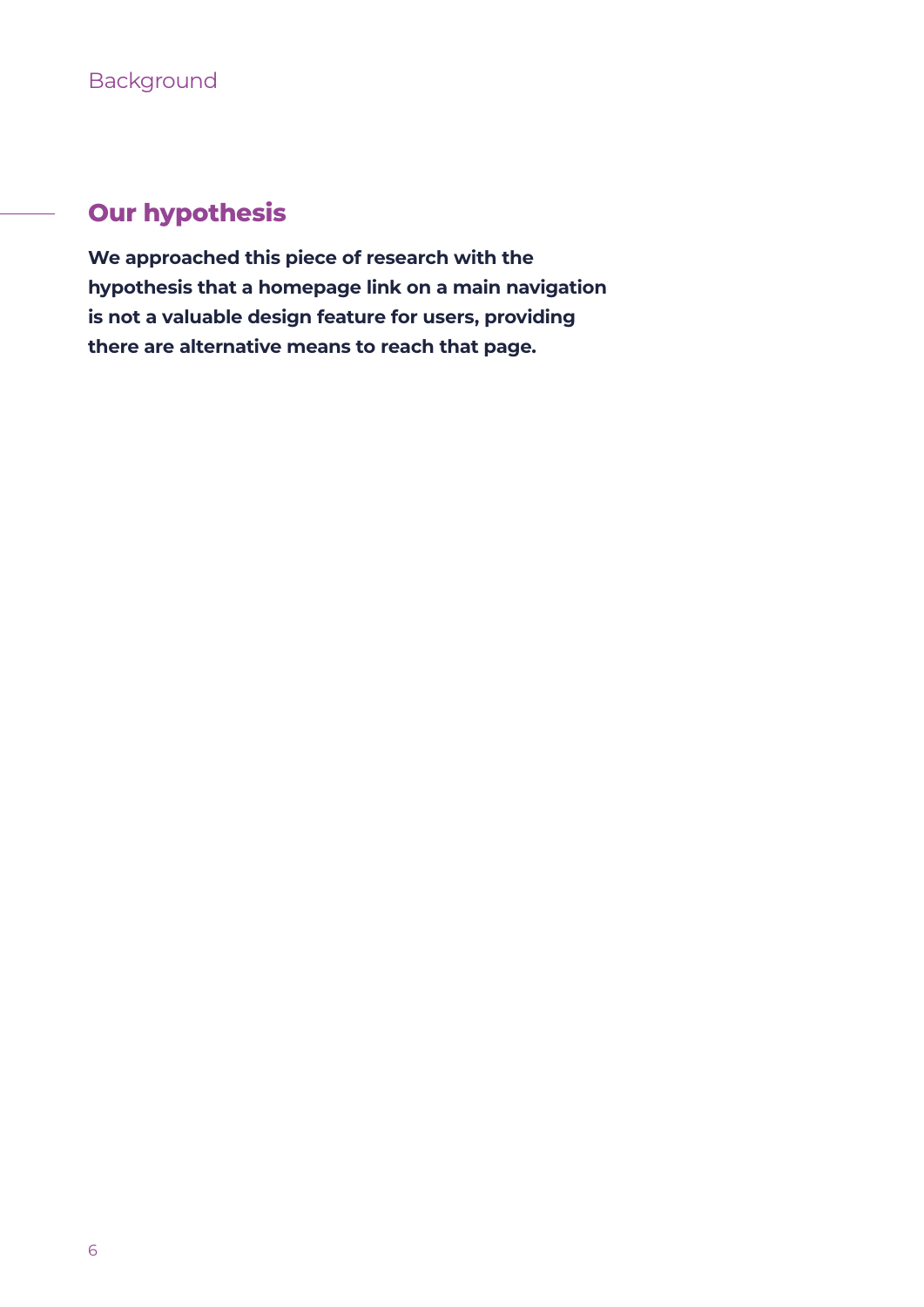#### Methodology

#### **To discover the value of a homepage link when on the main navigation, event tracking was added to three sites and monitored over the first quarter of 2021.**

Each website was chosen because they feature a mixture of a logo, a home link in the navigation or in a breadcrumb.

The method of event tracking was chosen over other methods such as user interviews as it was deemed to get the most amount of data on real user behaviour with no influencing biases.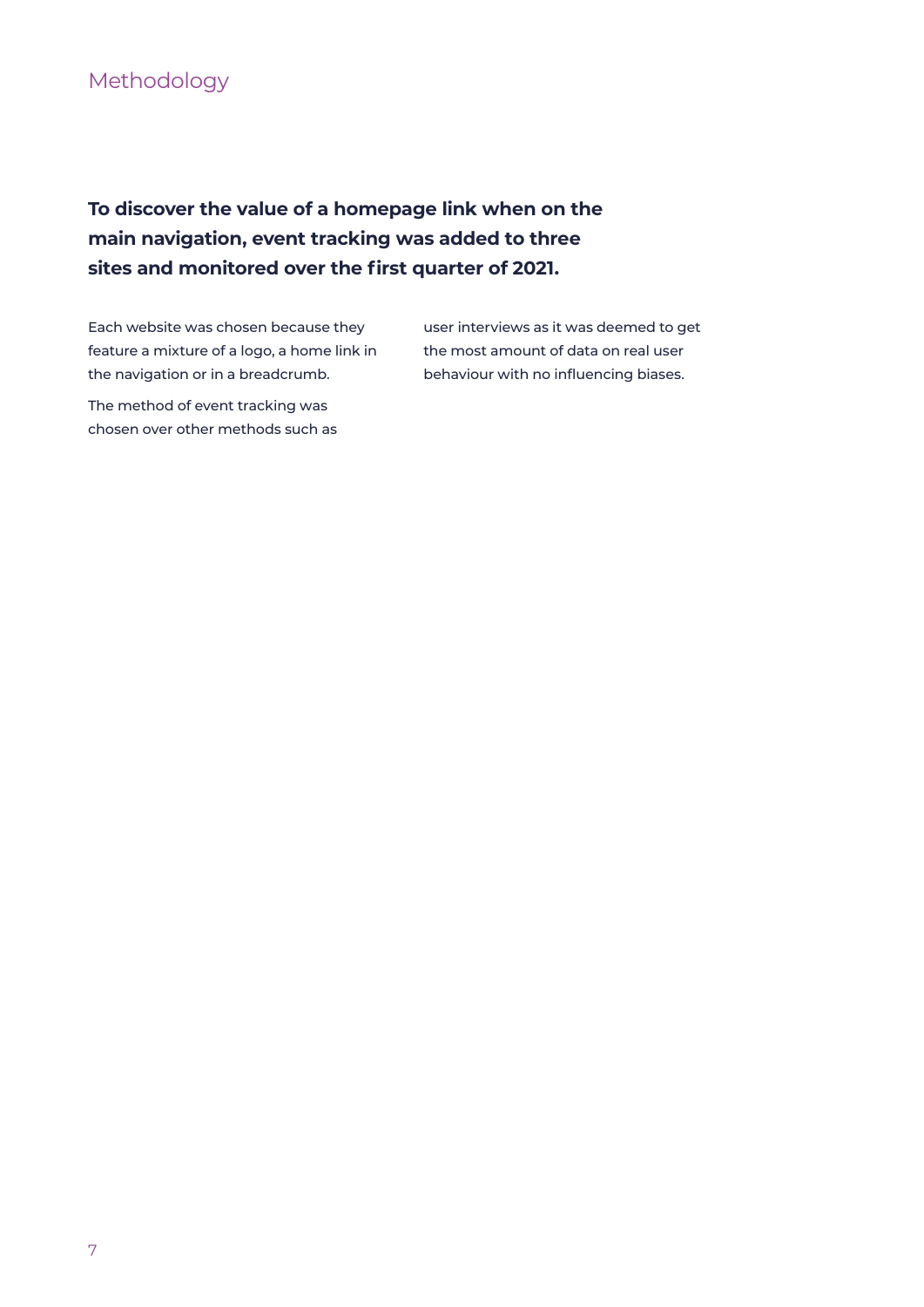#### **Event tracking**

**To get the data needed, we employed event tracking using Google Tag Manager. Tracking codes were attached to the homepage link (be it in the main menu or a breadcrumb) and the logo. Each tracked click would then be recorded within Google Analytics.**

This method also allows for further breakdown of data such as device type being used.

#### **Websites chosen**

**Three websites were tracked. They were decided upon for their high visitor counts and for the fact that a large percentage of users land on the website on pages that are not the homepage.**

This was an important factor because if most users originally visit the site through the homepage, they may be less inclined to visit the homepage a second time. As a result, it would not be possible to gather the data needed.

Each website was from a different sector. They were:

Layout A: Legal sector **Layout B:** Ecommerce **Layout C:** Training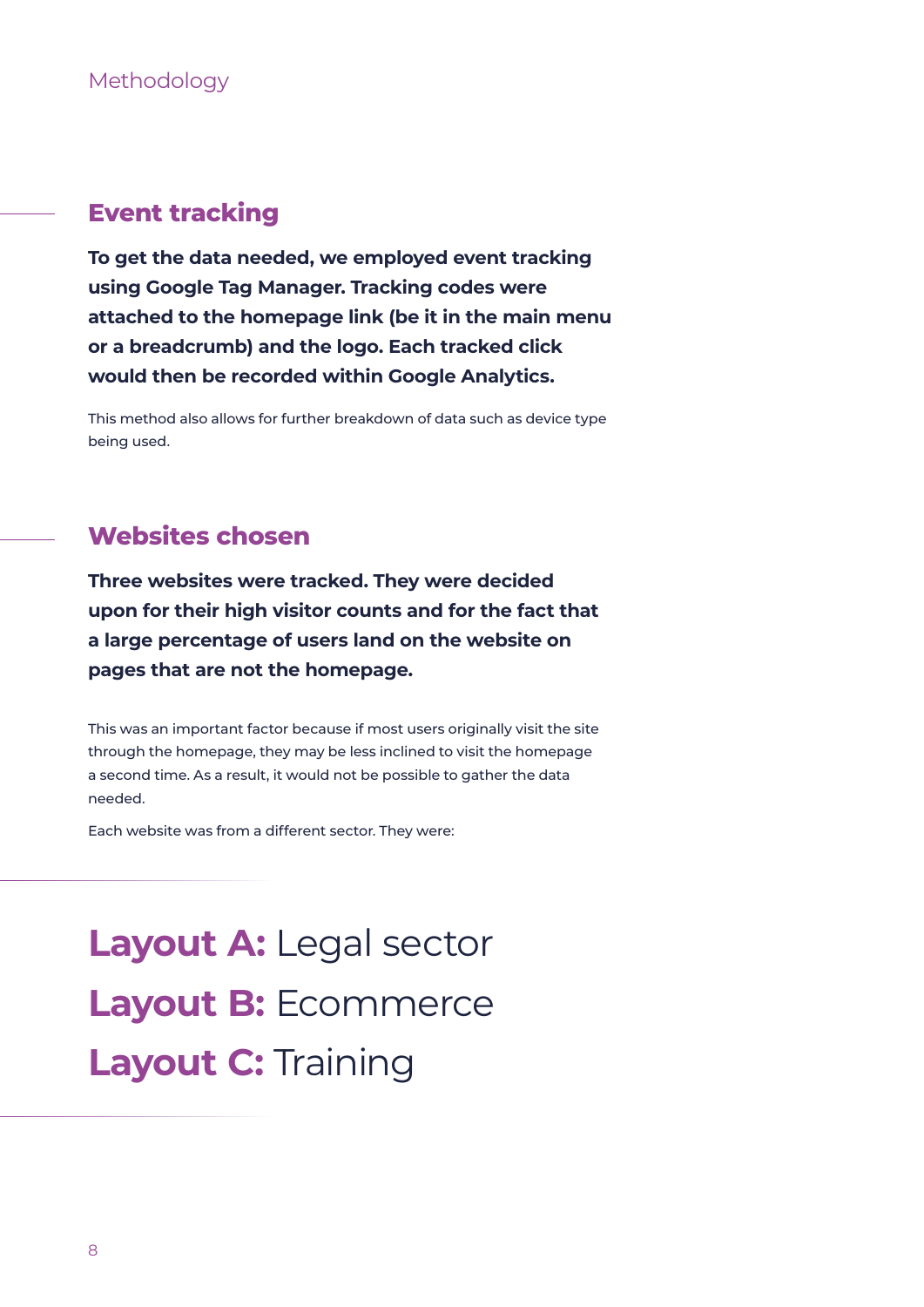Methodology

# **White-label mock-ups of the navigation structure**

**Whilst each website that was monitored features a home link (either in the main menu or a breadcrumb) and a logo link, the layout of each varied across them.**

Below shows white-label mock-ups of how each site's navigation structure varied.

#### **Layout A**

| LOGO |      |      |      |      |      |
|------|------|------|------|------|------|
| Home | Link | Link | Link | Link | Link |

#### **Layout B**

|      | Home | Link <b>Communist Communist Communist Communist Communist Communist Communist Communist Communist Communist Communist Communist Communist Communist Communist Communist Communist Communist Communist Communist Communist Commun</b> | <b>Link Communist Communist Property</b> | Link | Link |
|------|------|--------------------------------------------------------------------------------------------------------------------------------------------------------------------------------------------------------------------------------------|------------------------------------------|------|------|
| LOGO |      |                                                                                                                                                                                                                                      |                                          |      |      |
|      |      |                                                                                                                                                                                                                                      |                                          |      |      |
|      |      |                                                                                                                                                                                                                                      |                                          |      |      |

### **Layout C**

| <b>LOGO</b>                            |      |      |      |      |      |
|----------------------------------------|------|------|------|------|------|
| Link                                   | Link | Link | Link | Link | Link |
| <b>Home</b> $>$ Link $>$ Link $>$ Link |      |      |      |      |      |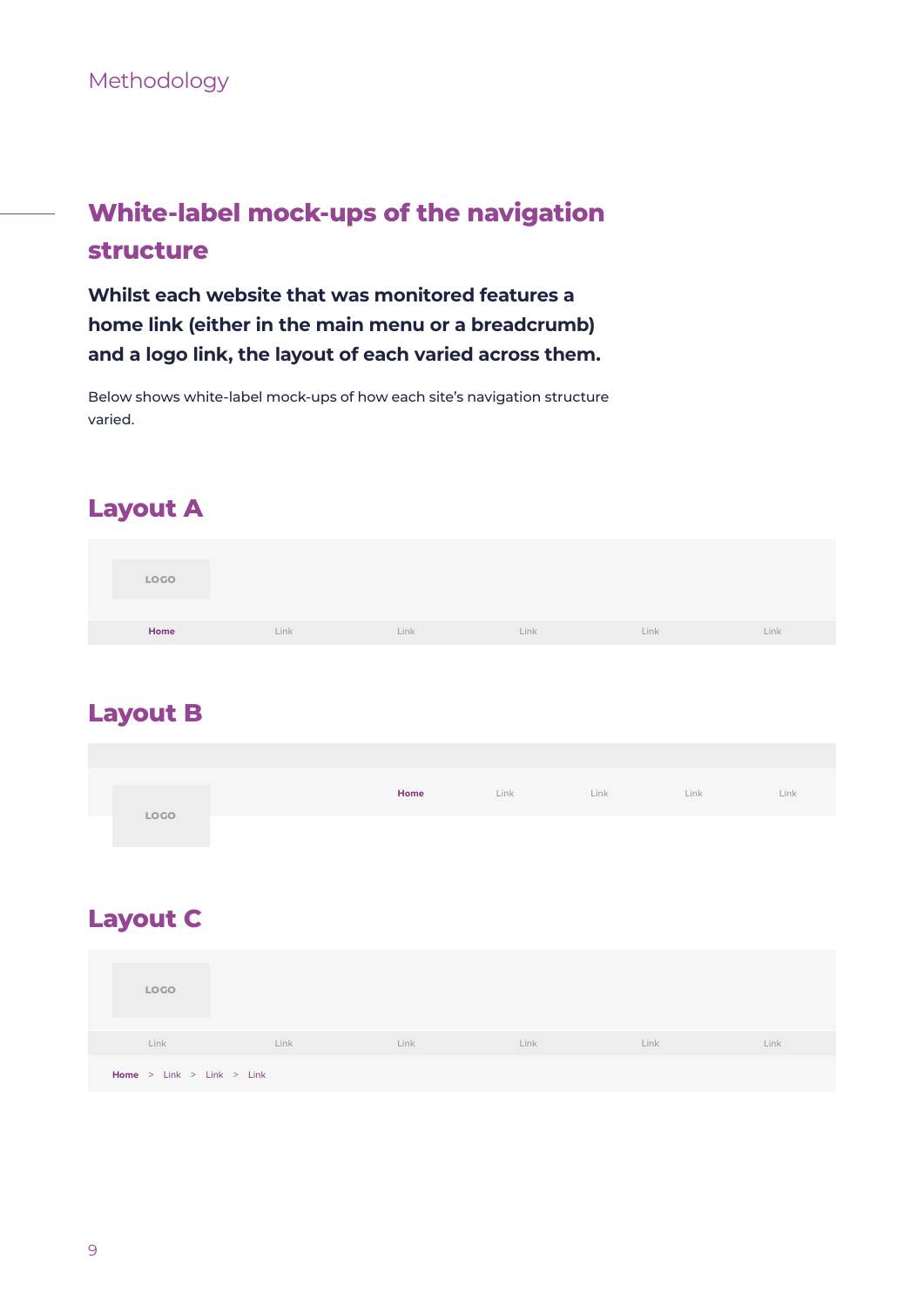#### **Overall figures across all devices**

**Across all devices, there was not much difference between whether a logo was clicked over a home link, regardless of whether this was within the main navigation or breadcrumb:** 

| <b>Type of link</b>    | <b>Total Actions</b> | Percentage (%) |
|------------------------|----------------------|----------------|
| Logo Clicks            | 838                  | 58             |
| Menu/Breadcrumb Clicks | 606                  | 42             |

Whilst logo clicks do get a higher number of clicks, the difference is only 16 percent. Not an overwhelming amount.

#### **Breakdown between devices**

#### **Despite this, the difference is more noticeable across different devices.**

| <b>Device</b> | <b>Logo (%)</b> | Menu/breadcrumb (%) |
|---------------|-----------------|---------------------|
| Desktop       | 62              | 38                  |
| Mobile        | 53              | 47                  |
| Tablet        | 43              | 57                  |

Here, the preferred type of navigation method to return to the homepage differs based on device.

On desktop, the logo gets 24 precent more interaction than the navigation links. Meanwhile, on mobile & tablet devices, this is split is more evenly.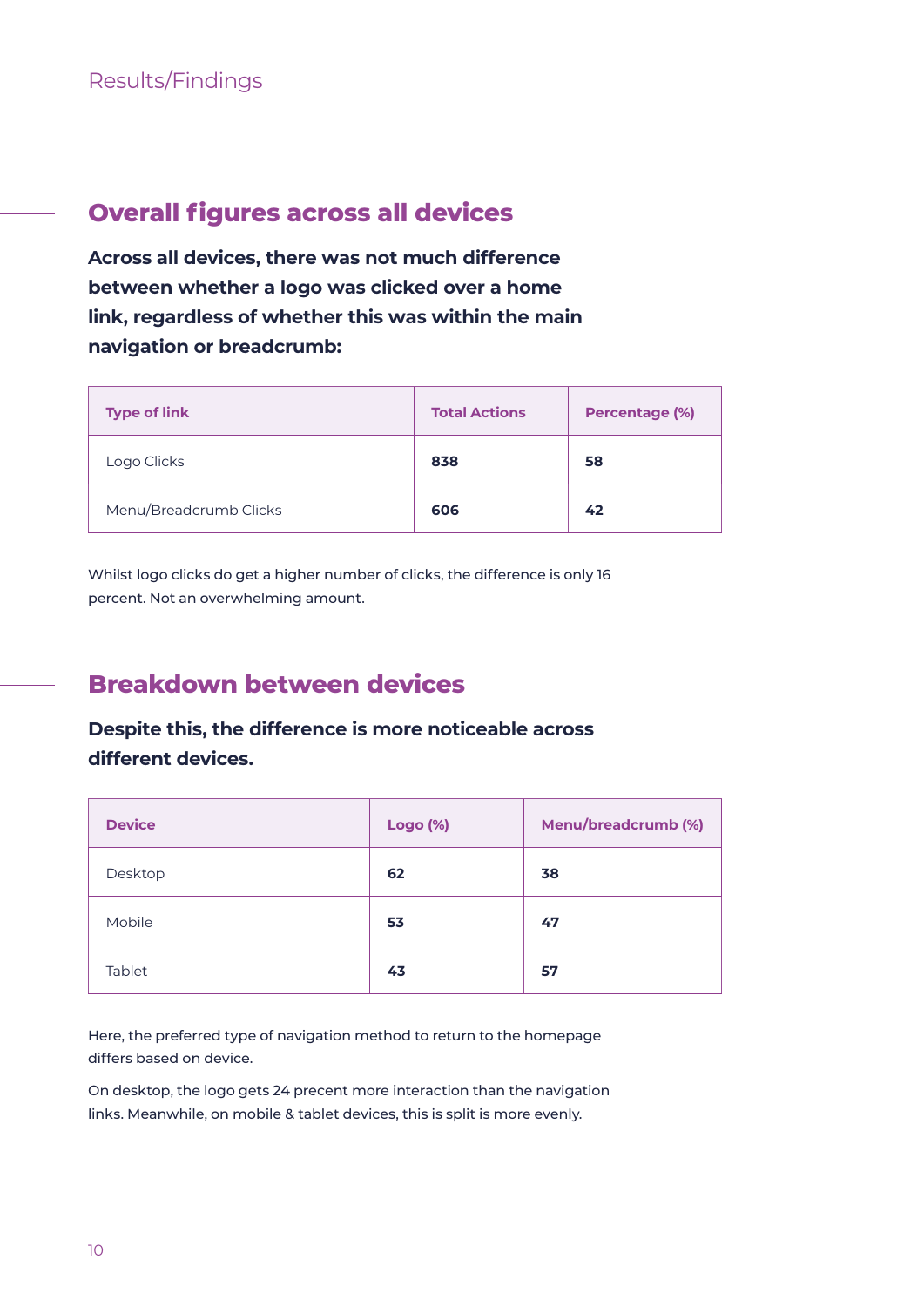# **Breakdown across navigation structure (i.e. how different structures impacted results)**

**Another factor to consider is whether the layout of the navigation structure impacts which link element was engaged with.**

| <b>Device</b> | <b>Logo (%)</b> | Menu/breadcrumb (%) |  |
|---------------|-----------------|---------------------|--|
| Desktop       | 95              | 5                   |  |
| Mobile        | 95              | 5                   |  |
| <b>Tablet</b> | 92              | 8                   |  |

| <b>Device</b> | <b>Logo (%)</b> | Menu/breadcrumb (%) | ഇ |
|---------------|-----------------|---------------------|---|
| Desktop       | 16              | 84                  | ≒ |
| <b>Mobile</b> | 20              | 80                  | π |
| Tablet        | 40              | 60                  |   |

| <b>Device</b> | <b>Logo</b> (%) | Menu/breadcrumb (%) | ஜ |
|---------------|-----------------|---------------------|---|
| Desktop       | 66              | 34                  | ≽ |
| <b>Mobile</b> | 48              | 52                  | n |
| Tablet        | 24              | 76                  |   |

Here we see a massive difference on preferred engagement method depending on the layout.

Layout A, for instance, has far more logo engagement than homepage menu link engagement compared to Layout B in which the homepage menu link is preferred.

One reason for this could be that the menu link for the homepage on layout A sits below the logo, so they are in very close proximity. Whereas Layout B has the link in a different location.

Meanwhile, whilst Layout C shows a strong preference for logo engagement on desktop devices, this dramatically reduces for mobile devices.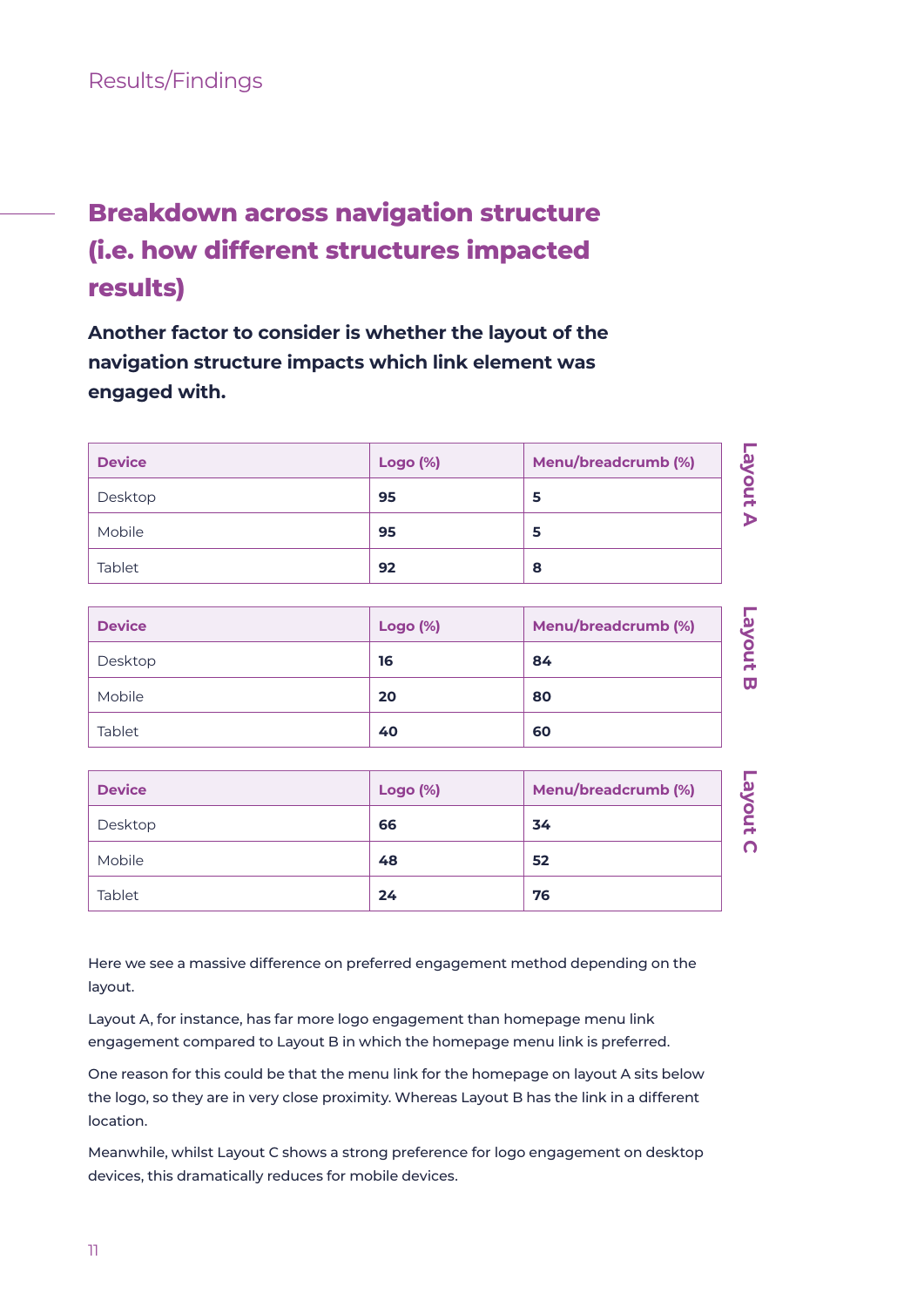**We expected this research to show that logo clicks would be the preferred way for users to navigate to the homepage over using a 'home' link in the main menu, and that breadcrumb links are rarely utilised as a navigation method.**

Whilst the evidence shows there is this preference to click on the logo, it is not as strong as we had anticipated.

Instead, what we saw was that the design of the navigation structure impacted the choices a user made more.

This can be evidenced strongly in the case of Layout A. Here, 95% of engagements back to the homepage occurred through clicking onto the logo.

A rate of 95% is a clear indicator that users are aware that a logo click will navigate them to the homepage.

So, why do the majority of users on Layout B use the navigation link?

For ease. The 'home' menu link is far more visible and clear for a user to interact with on Layout B.

Layout C, on the other hand, features the navigation link in a breadcrumb rather than the main menu. Here we see an interesting split. The majority of users on desktop devices are happy to use the logo as their navigation tool. Yet this changes for mobile devices. Why? Because the breadcrumb becomes an easier way to navigate rather than reaching for the logo.

Similarly on desktop, in Layout A, the logo is the easiest navigation method to the homepage, despite 'home' featuring in the main menu. This is because the 'home' menu item is featured very close to the logo, just below it. Engaging with the logo is therefore a bigger target in the same location, therefore making it the easiest selection.